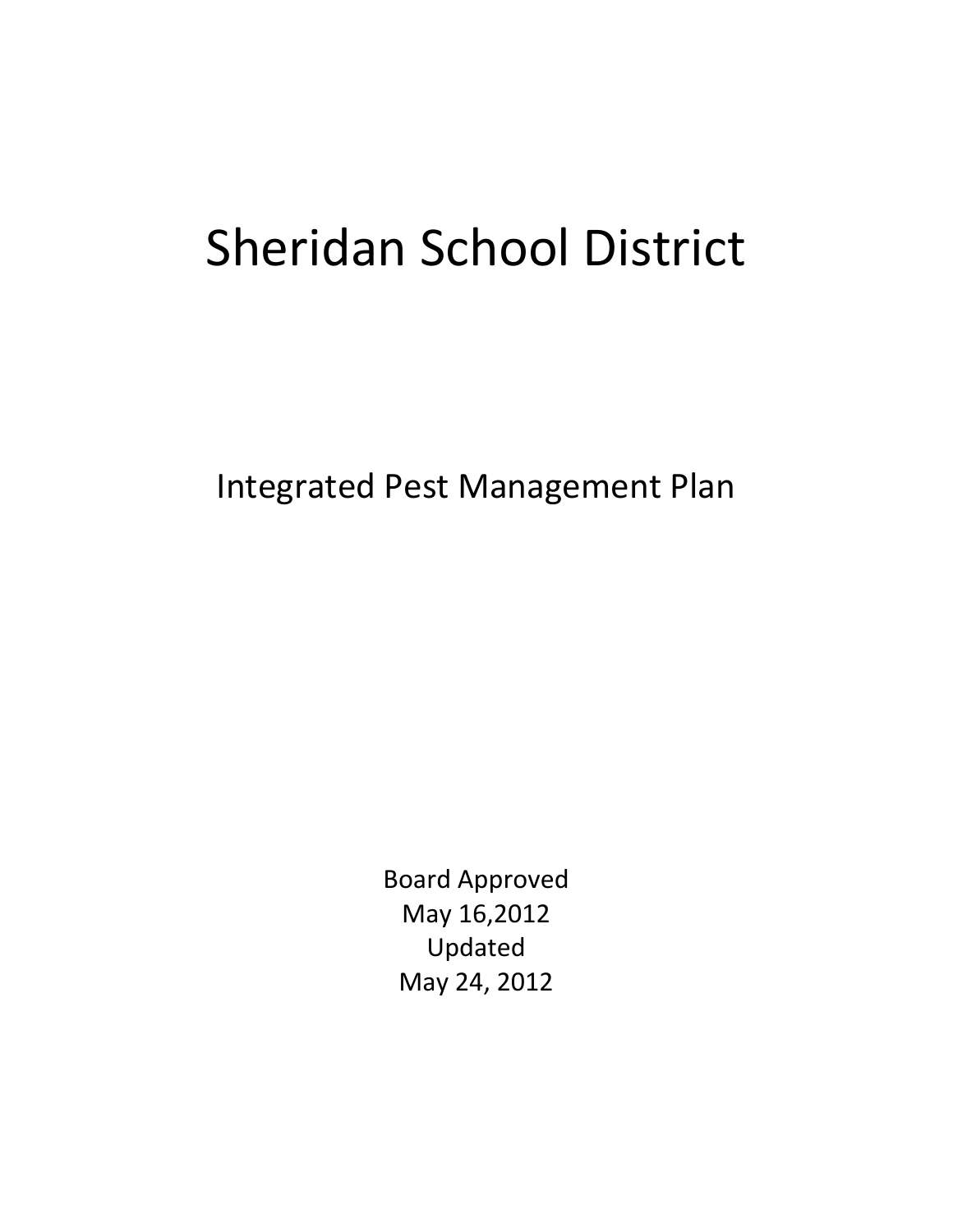# **Table of Contents**

| I.    |                                                                                                                                                                                                                                                                                                      |
|-------|------------------------------------------------------------------------------------------------------------------------------------------------------------------------------------------------------------------------------------------------------------------------------------------------------|
| ΙΙ.   |                                                                                                                                                                                                                                                                                                      |
| III.  | IPM DECISION-MAKING PROCESS - RESPONSIBILITIES 5-10                                                                                                                                                                                                                                                  |
| IV.   | MONITORING REPORTING AND ACTION PROTOCOL                                                                                                                                                                                                                                                             |
|       | A. Monitoring: Observation<br>1. Buildings<br>2. Grounds<br>B. Monitoring: Sticky traps for insects<br>C. Reporting (pests, signs of pests, and conducive conditions)<br>D. Reporting "Pests of Concern"<br>E. Action<br>F. Acceptable Thresholds (pest population density levels)<br>G. Inspections |
| V.    |                                                                                                                                                                                                                                                                                                      |
| VI.   |                                                                                                                                                                                                                                                                                                      |
| VII.  |                                                                                                                                                                                                                                                                                                      |
| VIII. | PESTICIDE APPLICATIONS: REQUIRED NOTIFICATION, POSTING, 14-17<br>RECORD KEEPING, AND REPORTING                                                                                                                                                                                                       |
|       | A. Notification and Posting for Non-emergencies<br>Notification and Posting for Emergencies<br>В.<br>C. Record Keeping of Pesticide Applications<br>D. Annual Report of Pesticide Applications                                                                                                       |
| IX.   |                                                                                                                                                                                                                                                                                                      |
| Х.    | <b>APPENDICES</b>                                                                                                                                                                                                                                                                                    |
|       | Pest Management for Specific Pests<br><b>Appendix 1</b><br>a. Ants (small ants)<br>b. Ants (carpenter ants) [missing]<br>Bats [missing]<br>$\mathsf{C}$ .<br>d. Bed Bugs [missing]                                                                                                                   |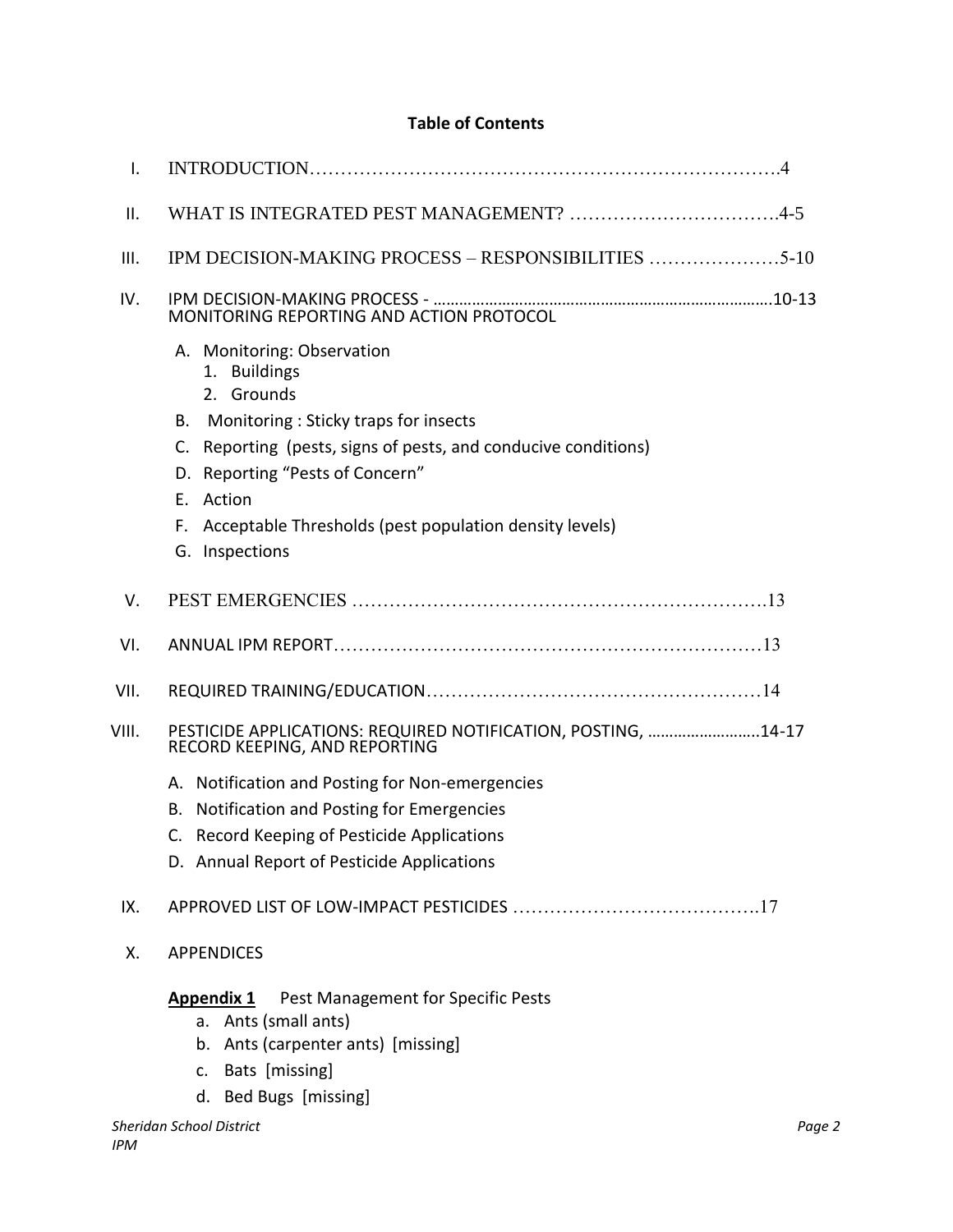- e. Nesting birds (starlings, sparrows, swallows, pigeons) [missing]
- f. Geese [missing]
- g. Ground Pests
- h. Mice (house mice)
- i. Rats (Norway Rat) [missing]
- j. Yellow Jackets and European Paper Wasps [missing]
- **Appendix 2** Annual Inspection Form
- **Appendix 3** Pest Logs
- **Appendix 4** Outlines of Training for Custodians, Maintenance/Construction Staff, Grounds Staff, Kitchen Staff, and Faculty
- **Appendix 5** Template for annual fall notification of potential pesticides to be used [missing]
- **Appendix 6** Pesticide Application Notification Form
- **Appendix 7** Pesticide Application Posting Sign
- **Appendix 8** Pesticide Application Recordkeeping Form
- **Appendix 9** Template for Annual IPM Report
- **Appendix 10** Template for Annual Pesticide Application Report [missing]
- **Appendix 11** Hiring an Outside Contractor
- **Appendix 12** References and Source Materials
- **Appendix 13** Low-Impact Pesticides List
- **Appendix 14** What is Integrated Pest Management and OR 364.700 to 634.750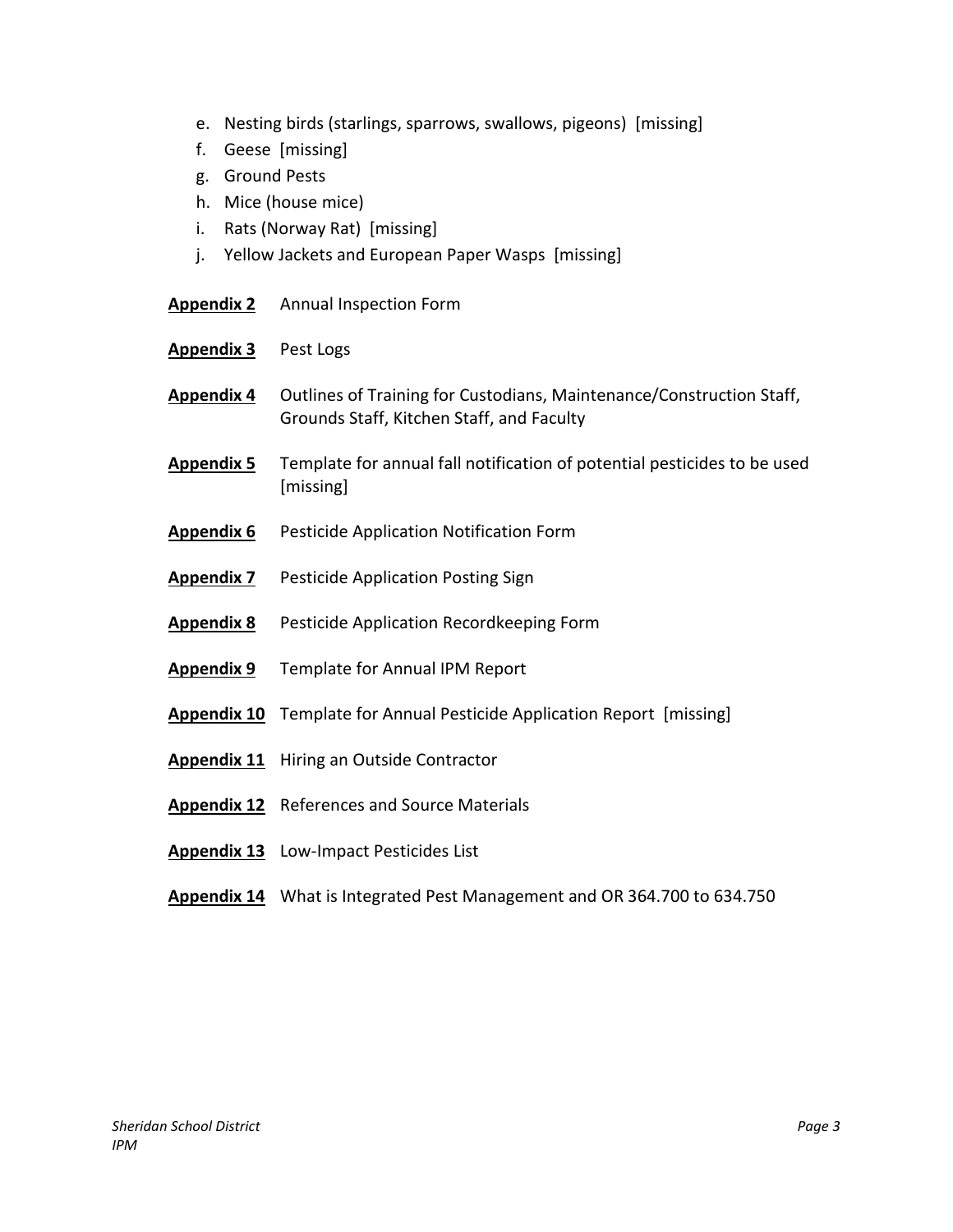### **I. INTRODUCTION**

The Sheridan School District Board of Directors is committed to a pest management plan that puts a priority on the health and safety of staff and students. This integrated pest management plan will be used on all Sheridan School District facilities.

The Facilities subject to this plan include:

- A. School District Office including Titan Academy & House of Hope Campus
- B. Sheridan High School and all surrounding athletic fields
- C. Faulconer Chapman School and all surrounding athletic fields and playgrounds. The field behind FCS is excluded from this plan.

# **II. WHAT IS INTEGRATED PEST MANAGEMENT?**

The Sheridan School District Integrated Pest Management Plan (IPM), works to achieve longterm, environmentally sound pest suppression through a wide variety of tactics. Control strategies in this plan include structural and procedural improvements to reduce the food, water, shelter, and access used by pests. Pesticides will be used only in the most severe infestations or pest emergencies.

Fundamentals of the IPM Plan:

- **A. Education and Communication**: The foundation for an effective IPM program is education and communication. We need to know what conditions can cause pest problems, why and how to monitor for pests, proper identification, pest behavior and biology before we can begin to manage pests effectively. Communication about pest issues is essential. *A protocol for reporting pests or pest conducive conditions and a record of what action was taken is the most important part of an effective IPM program*.
- **B. Cultural & Sanitation:** Knowing how human behavior encourages pests helps you prevent them from becoming a problem. Small changes in cultural or sanitation practices can have significant effects on reducing pest populations. Cleaning under kitchen serving counters, reducing clutter in classrooms, putting dumpsters further from kitchen door/loading dock, proper irrigation scheduling, and over-seeding of turf areas are all examples of cultural and sanitation practices that can be employed to reduce pests.
- **C. Physical & Mechanical:** Rodent traps, sticky monitoring traps for insects, door sweeps on external doors, sealing holes under sinks, proper drainage and mulching of landscapes, and keeping vegetation at least 24 inches from buildings are all examples of physical and mechanical control.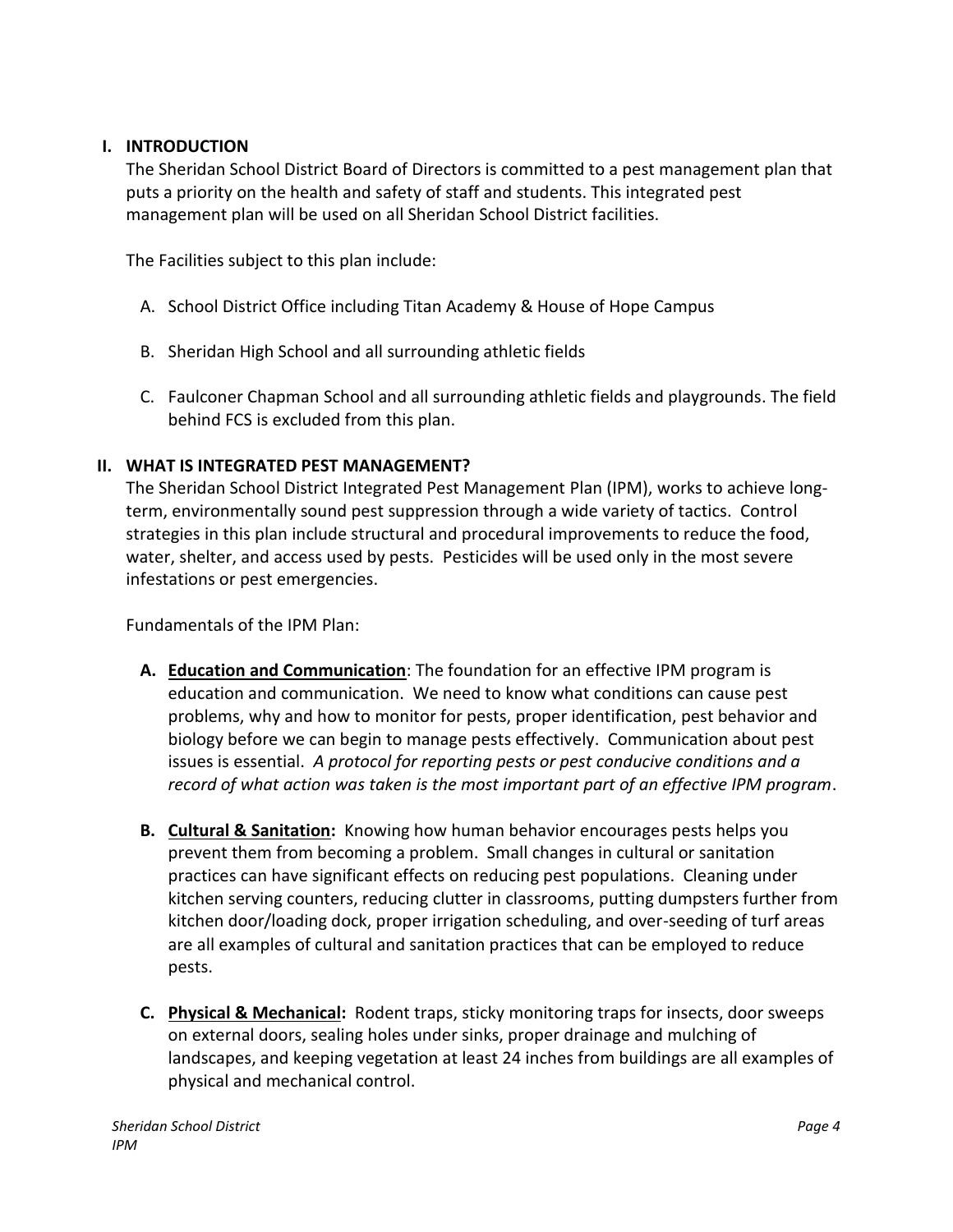**D. Pesticides:** IPM focuses on remediation of the fundamental reasons why pests are here; pesticides should be rarely used and only when necessary.



#### **III. IPM DECISION-MAKING PROCESS - RESPONSIBILITIES**

#### **B. Sheridan School Board Responsibilities**

- 1. Annually the board will review Board Policy EBB Integrated Pest Management
- 2. Approve the Sheridan School District Integrated Pest Management Plan and review annually
- 3. Annually designate the Sheridan School District Integrated Pest Management Coordinator
- 4. Monitor the district's implementation of the IPM by requesting periodic reviews from the superintendent.

#### **C. Superintendent (or Designee) Responsibilities**

- 1. Develop Integrated Pest Management Plan
- 2. Oversee the Integrated Pest management Plan with the IPM Coordinator
- 3. Review information prior to the declaration of a pest emergency
- 4. Annually receive written report from the IPM Coordinator and work with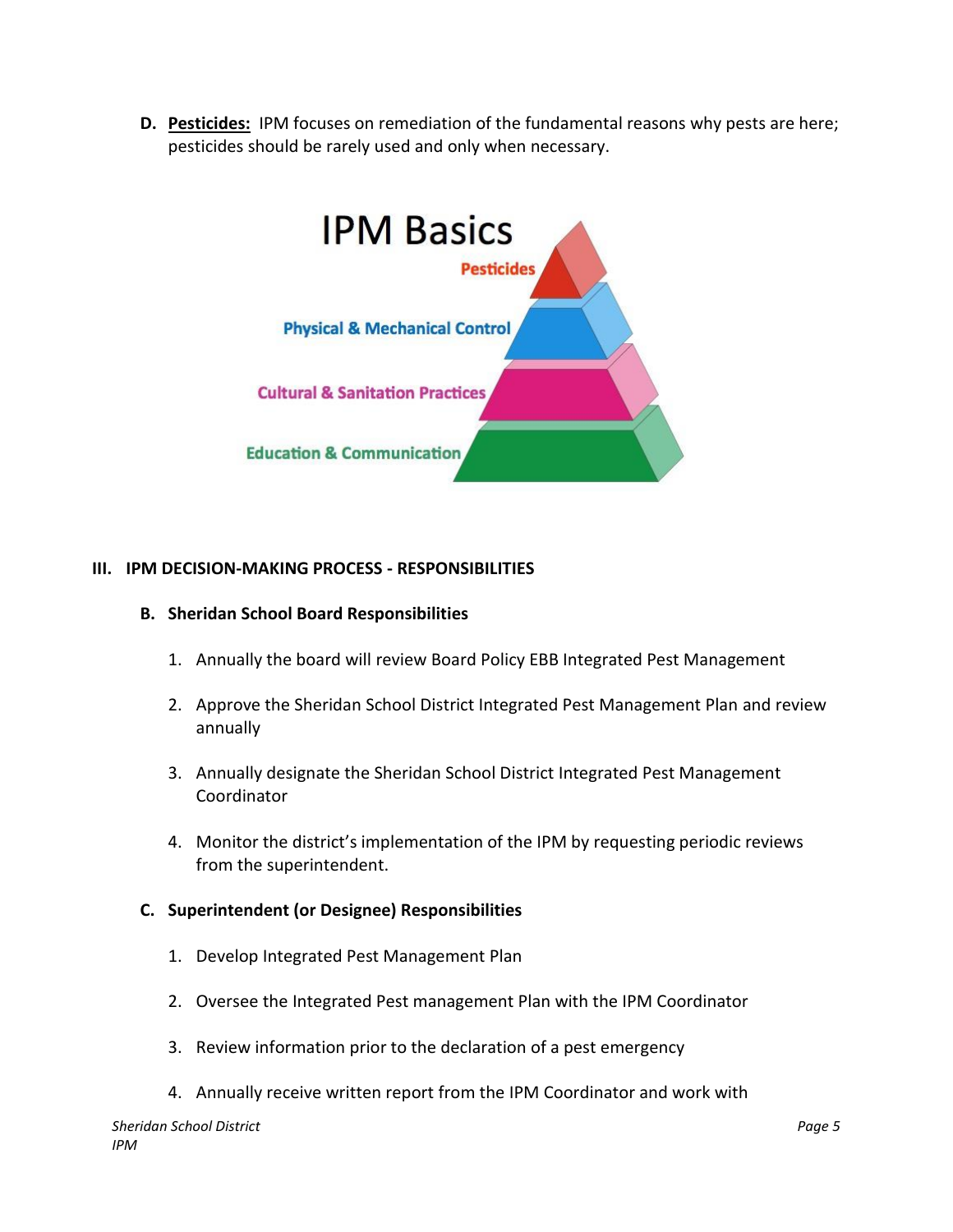Coordinator to develop action plan for issues arising from pest management.

#### **D. IPM Plan Coordinator Responsibilities**

The **Sheridan School District designates Bill Raser as the IPM Plan Coordinator** who is given the authority for overall implementation and evaluation of this plan. The Coordinator is responsible for:

- 1. Attending not less than six hours of IPM training each year The training shall include at least a general review of IPM principles and the requirements of ORS 634.700 – 634.750.
- 2. Conducting outreach to the school community (custodians, maintenance, construction, grounds, faculty, and kitchen staff) about the school's IPM plan; The IPM Plan Coordinator (or designee) will provide training as outlined in Section VII below.
- 3. Overseeing pest prevention efforts; The Coordinator will work with custodians, teachers, and maintenance to reduce clutter and food in the classrooms, and seal up pest entry points.
- 4. Assuring that the decision-making process for implementing IPM in the district (section IV) is followed; The Coordinator will continually assess and improve the pest monitoring/reporting/action protocol.
- 5. Assuring that all notification, posting, and record-keeping requirements in section VIII are met when the decision to make a pesticide application is made;
- 6. Maintaining the approved pesticides list as per section IX; and
- 7. Responding to inquiries and complaints about noncompliance with the plan. Responses to inquiries and complaints will be in writing and kept on record with the Coordinator.
- 8. Complete annual IPM report as per section VI.

#### **E. Custodial Services Responsibilities**

- 1. Attending annual IPM training provided by the IPM Plan Coordinator (or designee).
- 2. Develop a record keeping system with assigned clerical staff for all documentation related to integrated pest management.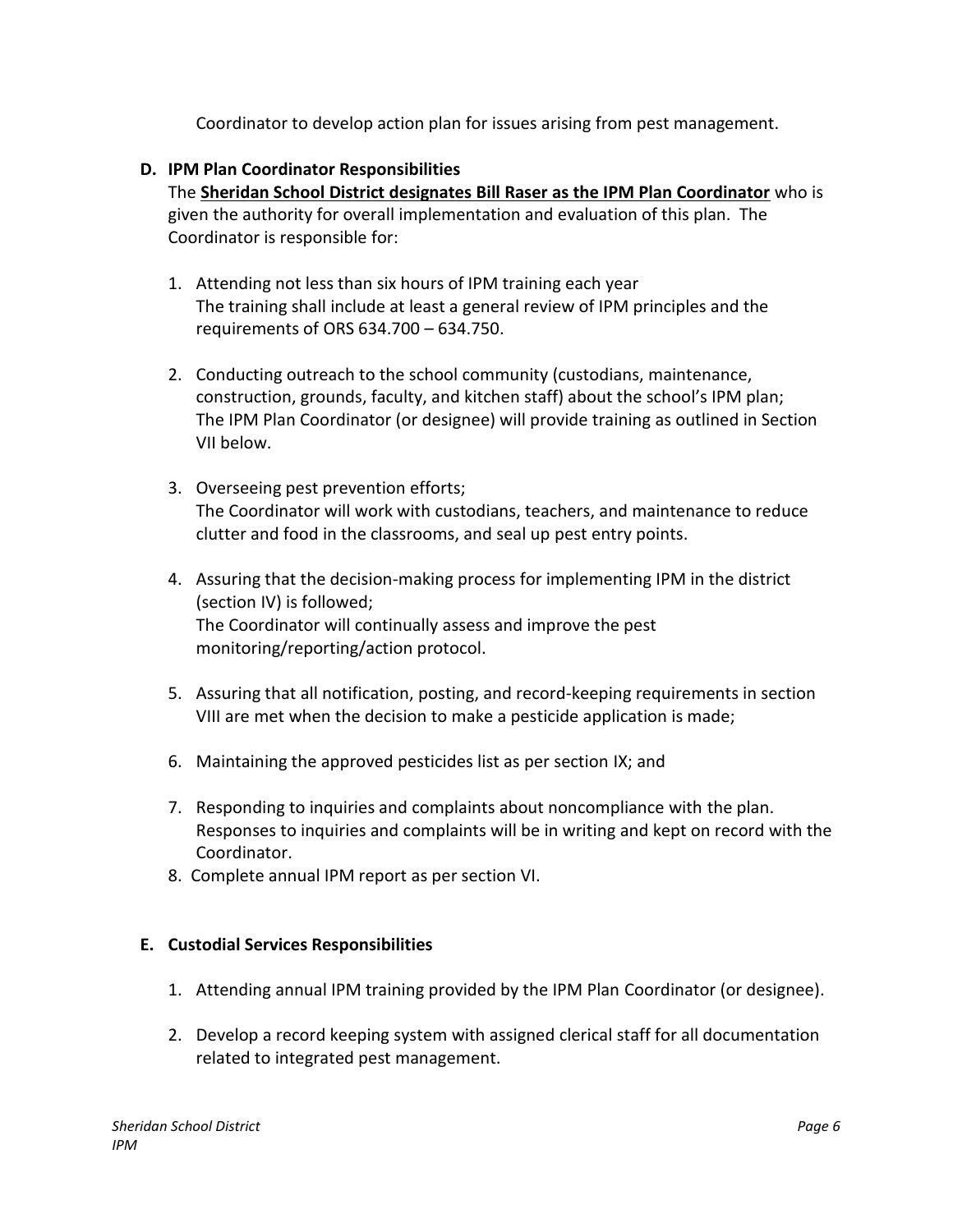- 3. Keeping records of pest complaints received via email in a log type format (work with clerical staff assigned this responsibility).
- 4. Placing and checking sticky insect monitoring traps in staff lounge, cafeteria, and kitchen as per the IPM Plan Coordinator's instructions.
- 5. Assuring floor under serving counters is kept free of food and drink debris.
- 6. Sealing up small cracks or holes when reported by teachers or noticed by custodian when this can be done in a short time (e.g. less than 15 minutes).
- 7. Recording his/her pest management actions in the pest logs (work with clerical staff assigned this responsibility).
- 8. Reporting pest problems that he/she cannot resolve in less than 15 minutes to the IPM Plan Coordinator via email with a cc to clerical staff responsible for IPM.
- 9. Reporting teachers to the building administrator who repeatedly refuse to reduce clutter and other pest-conducive conditions in their classrooms.
- 10. Reporting pest-conducive conditions to the IPM Plan Coordinator via email with a cc to clerical staff responsible for IPM if the custodian cannot fix them in less than 15 minutes.
- 11. Confiscating any unapproved pesticides (such as aerosol spray cans) discovered during inspections or regular duties and delivering them to the IPM Plan Coordinator.
- 12. Following up on issues found in annual inspection report as instructed by the IPM Plan Coordinator (IPM Plan Coordinator will determine which schools receive annual inspections based on pest and pesticide use history).

# **F. Clerical Responsibilities**

Each building will designate one clerical staff member to be responsible for managing and developing a system all record keeping related to this plan for their school. This includes:

Developing a pest log and communicating any pest issues with the building engineer.

# **G. Maintenance Department Responsibilities**

Staff involved in facilities maintenance are responsible for working with the IPM Plan Coordinator to ensure their daily tasks, projects and operations enhance effective pest management. This includes: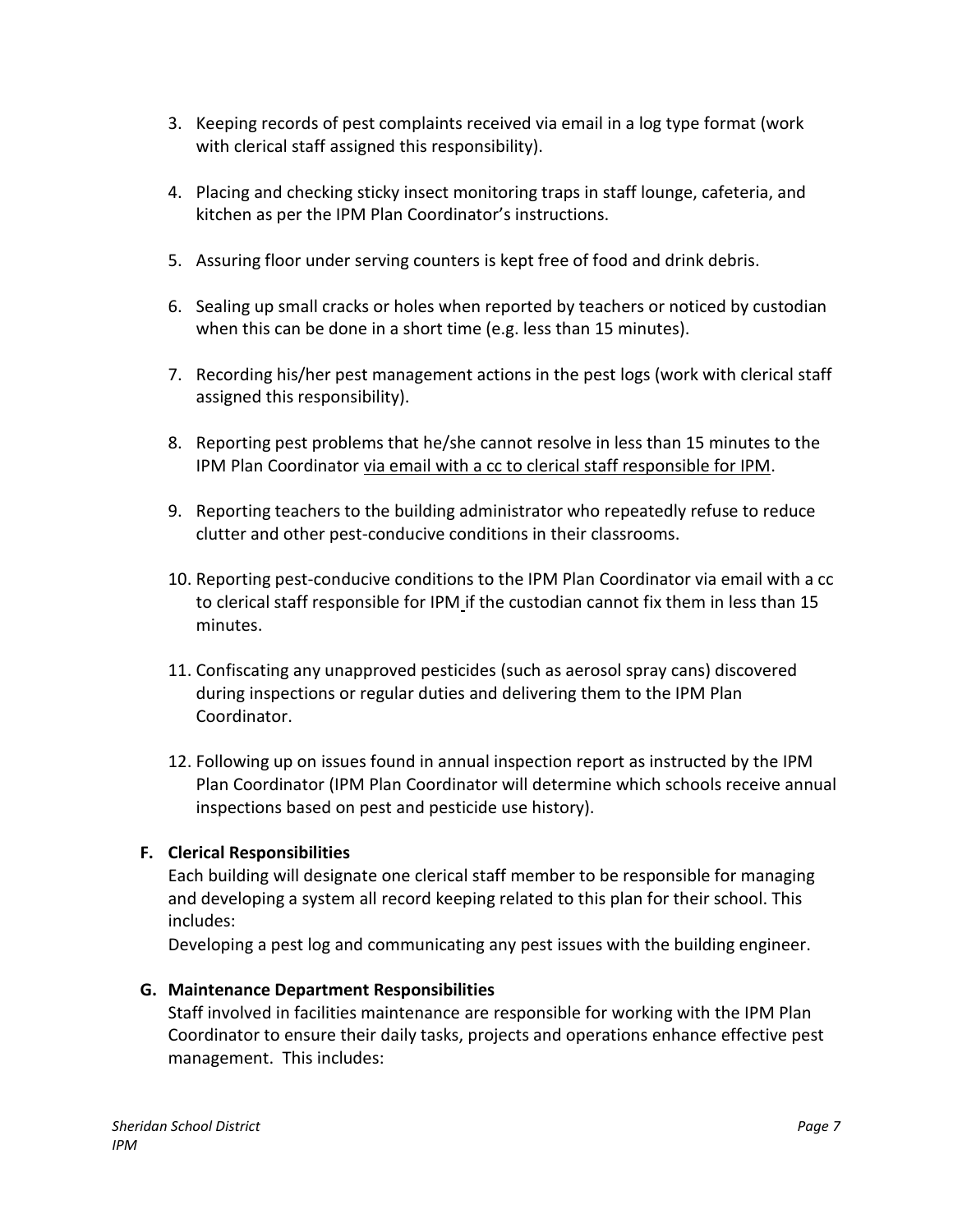- 1. Receiving training from the IPM Plan Coordinator (or designee of the Coordinator) on the basic principles of IPM, sealing pest entry points, and sanitation during construction projects.
- 2. Continually monitoring for pest conducive conditions during daily work, and sealing small holes and cracks when noticed (if they can be sealed in a short period of time  $$ e.g. 15 minutes).
- 3. Working with the Coordinator to develop a protocol and priority list with deadlines for sealing holes, installing external door sweeps, and other pest exclusion needs which cannot be done in a short period of time (e.g. 15 minutes).
- 4. Developing protocols and provisions for pest avoidance and prevention during construction and renovation projects. The IPM Plan Coordinator has the authority to halt construction projects if these protocols and provisions are not being met.
- 5. Keeping vegetation (including tree branches and bushes) at least three feet from building surfaces.
- 6. Proper mulching in landscaped areas to reduce weeds.
- 7. Proper fertilization, over-seeding, mowing height, edging, drainage, aeration, and irrigation scheduling in turf areas to reduce weeds (see OSU turf management publications EC 1521, EC 1278, EC 1550, EC 1638-E, and PNW 299 - available free online at <http://extension.oregonstate.edu/catalog/>).
- 8. When the decision is made to apply a pesticide, following notification, posting, record-keeping and reporting protocols in Section VIII.

# **H. Kitchen Staff Responsibilities**

Kitchen staff includes Sheridan School District employees

- 1. Attending any annual IPM training provided by the IPM Plan Coordinator (or designee).
- 2. Assuring floor under serving counters is kept free of food and drink debris.
- 3. Promptly emptying and removing corrugated cardboard materials.
- 4. Keeping exterior kitchen doors closed.
- 5. Reporting pest conducive conditions that require maintenance (e.g., leaky faucets, dumpster too near building, build-up of floor grease requiring spray-washing, etc.) to building engineer and clerical staff responsible for documenting pest concerns.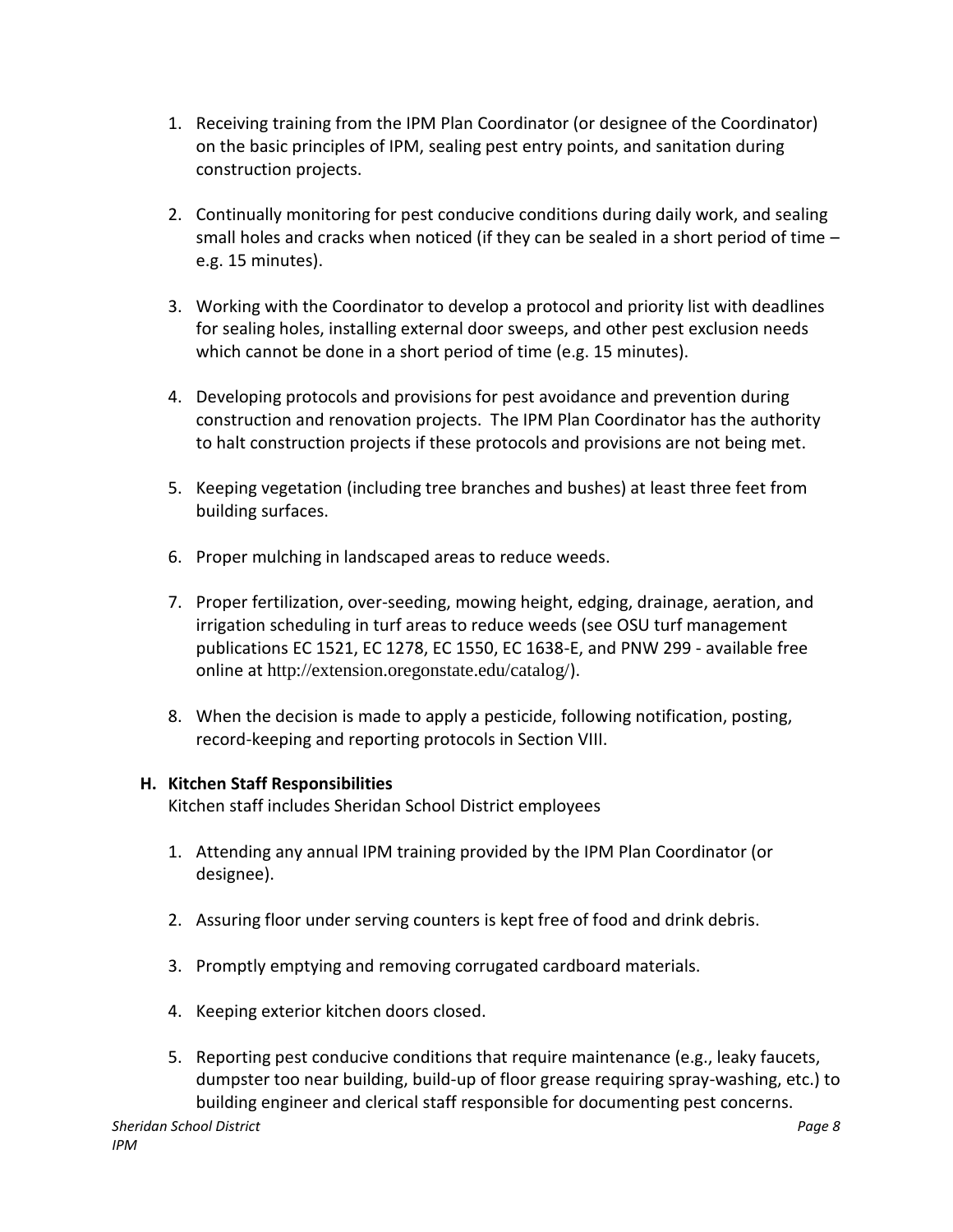- 6. Participating in any inspections conducted by custodian or IPM Plan Coordinator.
- 7. Checking sticky trap monitors once per month for cockroaches or drain flies. Immediately reporting these pests and any sightings of rodents or rodent droppings via email to the building engineer with a cc to the assigned clerical staff.

# **I. All Staff Responsibilities**

All staff includes any staff without a specific identified function in the IPM Plan. This includes teachers, teaching assistants, clerical staff etc.

- 1. Attending any annual basic IPM training provided by the IPM Plan Coordinator (or designee).
- 2. Keeping their classrooms and work areas free of clutter.
- 3. Making sure students clean up after themselves when food or drink is consumed in the classroom.
- 4. Reporting pests and pest conducive conditions to the building engineer via email via email with a cc to the assigned clerical staff.
- 5. Following first steps of protocol for ant management before notifying the custodian (clean up any food the ants are eating, kill visible ants, wipe down area where ants were with soapy water, notify custodian only if ants continue to be found after following these steps).

# **J. School Principal/Administrator Responsibilities**

- 1. Scheduling time for teachers to receive annual training provided by the IPM Plan Coordinator (or designee).
- 2. Attending any annual IPM training for teachers.
- 3. Assign one clerical staff to be responsible for organization and documentation of all items related to the IPM.
- 4. Assuring that teachers keep their rooms clean and free of clutter in accordance with the IPM Plan Coordinator's instructions.
- 5. Assuring that all faculty, administrators, staff, adult students and parents receive the annual notice (provided by the IPM Plan Coordinator) of potential pesticide products that could be used on school property as per Section VIII.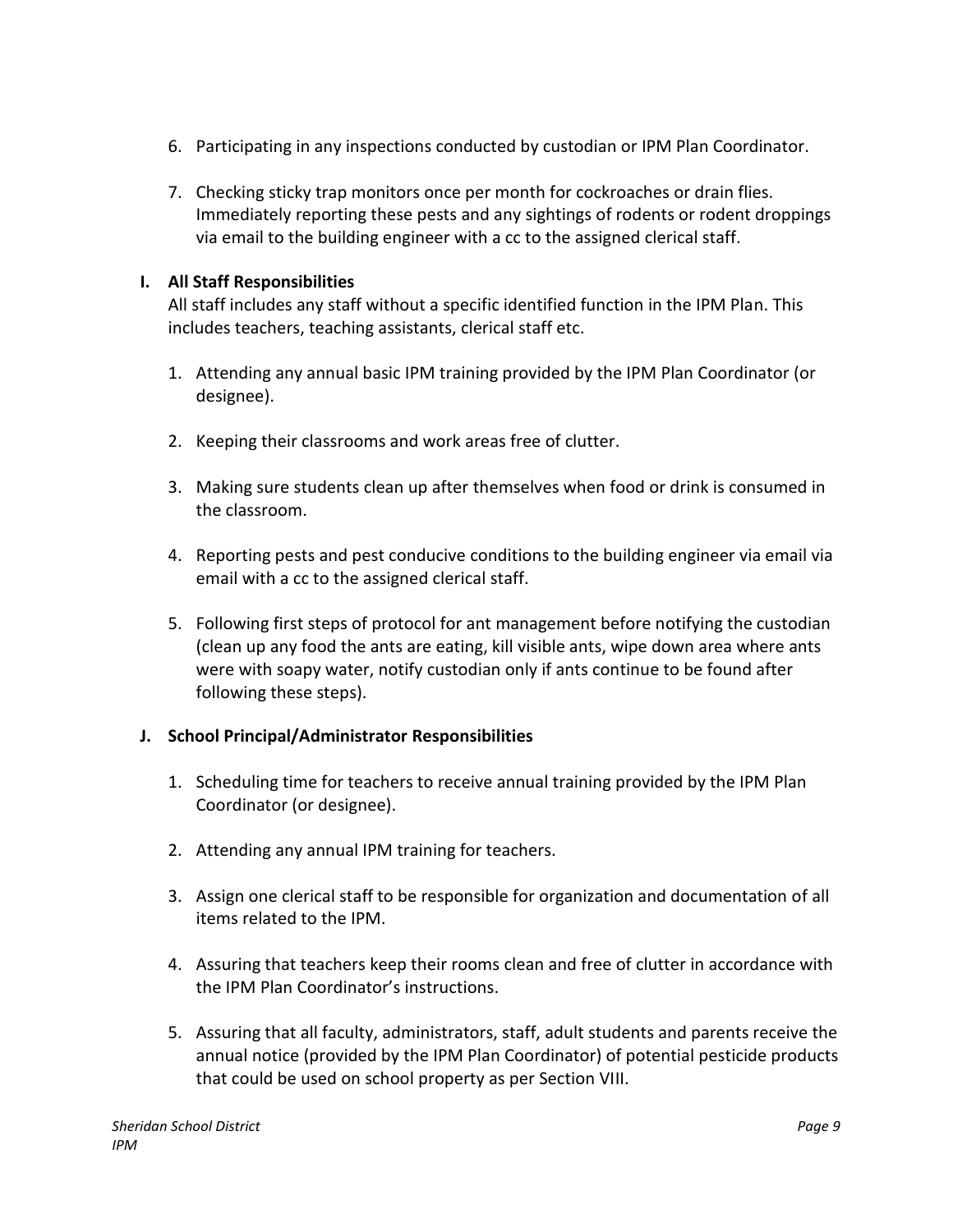- 6. Working with the IPM Plan Coordinator to make sure all notifications of pesticide applications reach all faculty, administrators, staff, adult students and parents.
- 7. Assuring that all staff fulfills their role as outlined in the district's IPM plan (reducing pest conducive conditions, participation in monitoring and pest log recording, attendance at IPM training(s), cooperation with the district's IPM Plan Coordinator).

# **IV. IPM DECISION-MAKING PROCESS - MONITORING REPORTING AND ACTION PROTOCOL**

An important component of the Sheridan School District integrated pest management plan is the ongoing monitoring for pests by all district staff.

# **A. Monitoring: Observation**

All staff will provide ongoing monitoring for pests within our facilities. Any evidence of pests or pest conducive conditions will be reported via email to the building engineer with a cc to assigned clerical staff.

The IPM Plan Coordinator (or designee) and Custodians will periodically conduct careful observations with written observations. The IPM Plan Coordinator will develop a monitoring schedule for all district facilities.

The periodic monitoring will include careful observation and written observations.

# **1. Buildings**

- **Pest conducive conditions inside and outside the building (structural** deterioration, holes that allow pests to enter, conditions that provide pest harborage)
- The level of sanitation inside and out (waste disposal procedures, level of cleanliness inside and out, conditions that supply food and water to pests)
- **The amount of pest damage and the number and location of pest signs (rodent** droppings, termite shelter tubes, cockroaches caught in sticky traps, etc.)
- Human behaviors that affect the pests (working conditions that make it impossible to close doors or screens, food preparation procedures that provide food for pests, etc.)
- Their own management activities (caulking/sealing, cleaning, setting out traps, treating pests, etc.) and their effects on the pest population.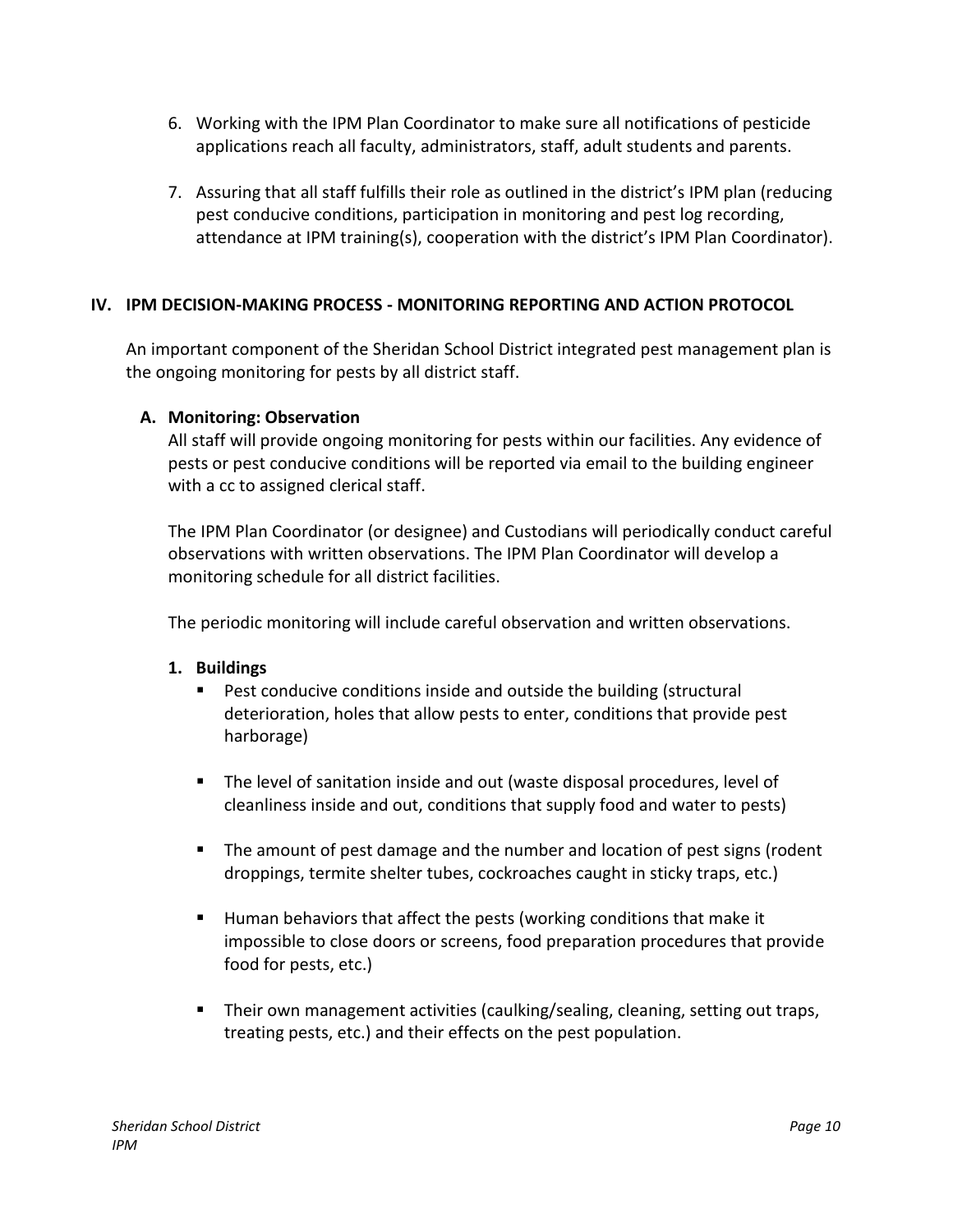#### **2. Grounds**

- The condition of the plants (vigor and appearance)
- The amount of plant damage
- pH, phosphorus, and potassium levels of turf
- Kind and abundance of pests (weeds, insects, mites, moles, etc.) as well as natural enemies (ladybugs, spiders, lacewing larvae, syrphid fly larvae, etc.)
- Weather conditions (record any unusually dry, hot, wet, or cold weather in the past few weeks)
- **Proper drainage**
- Human behaviors that affect the plants or pests (foot traffic that compacts the soil, physical damage to plants caused by people, insistence on having certain plants grow in inappropriate situations, etc.)
- Management activities (pruning, fertilizing, mulching, aeration, treating pests, etc.) and their effects on the plants and the pest population.

#### **B. Monitoring: Sticky traps for insects**

Sticky traps are neither a substitute for pesticides nor an alternative for reducing pest populations, but rather a diagnostic tool to aid in identifying a pest's presence, their reproductive stage, the likely direction pests are coming from, and the number of pests.

All staff will be made aware of the traps and their purpose so they don't disturb them. Custodians will be responsible for setting them out and checking them once per month (approximately 10 minutes), and replacing them once every four months (approximately 30 minutes). Kitchen staff will be responsible for checking those in the kitchen primarily for cockroaches and drain flies once per week (approximately 4 minutes).

After receiving training in the use of pest monitoring sticky traps by the IPM Plan Coordinator (or designee), custodial staff will be responsible for checking traps placed in pre-determined "pest-vulnerable areas" in the staff room, kitchen, and cafeteria (other areas that are often pest-vulnerable are: special education or kindergarten classrooms, home economics/life skills classrooms, concession stands, classrooms with animals/plants, custodial closets/storage) on a monthly basis, and replacing them every four months. If custodial staff cannot interpret what they find in the monitors they will contact the IPM Plan Coordinator for assistance.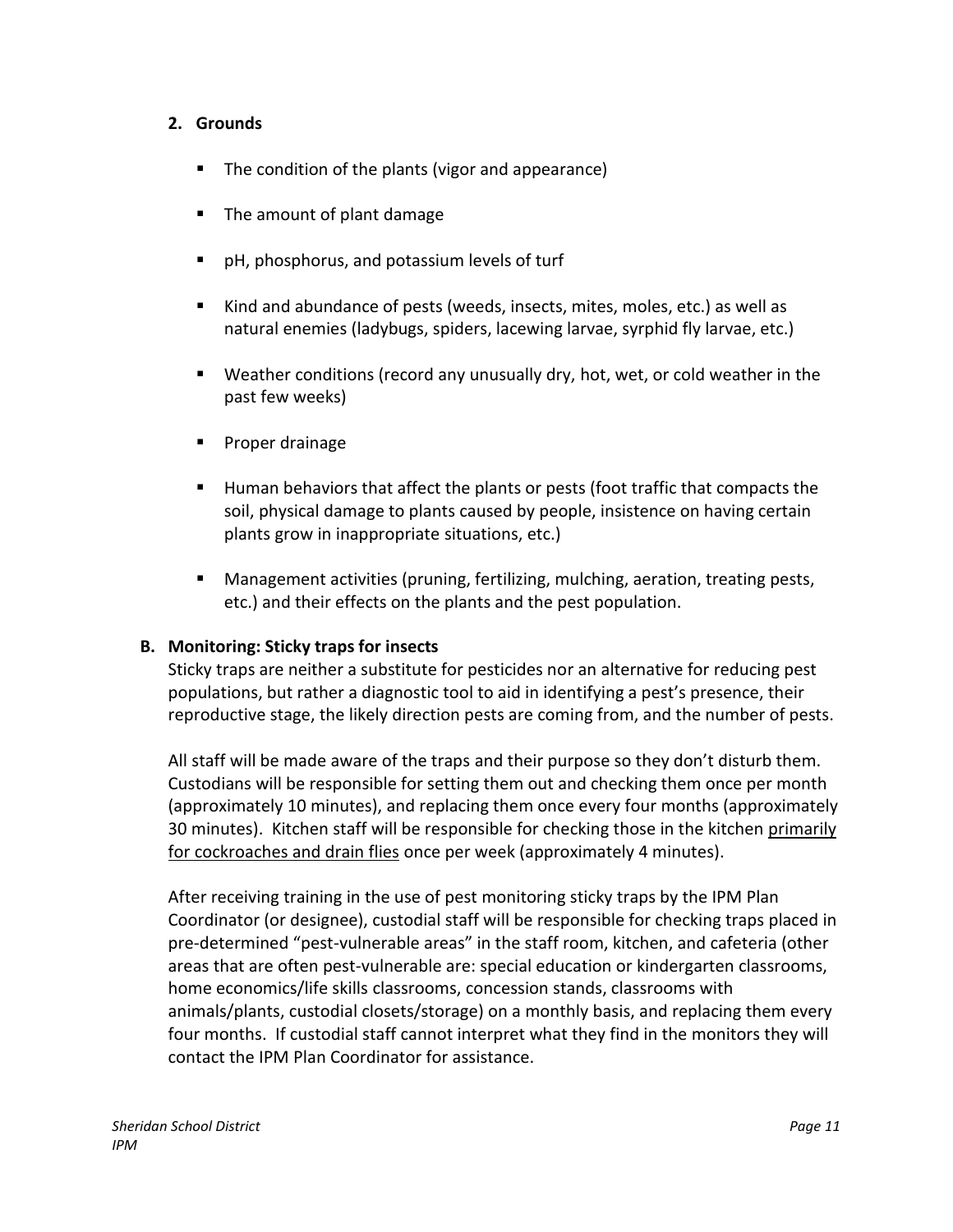#### **C. Reporting (pests, signs of pests, and conducive conditions)**

When staff observe pests or pest conducive conditions they will email the building engineer with a cc to the assigned clerical staff. The building engineer and assigned clerical staff will keep a record of all pest reports.

#### **D. Reporting "Pests of Concern"**

"A pest of concern" is a pest determined to be a public health risk or a significant nuisance pest. These include cockroaches (disease vectors, asthma triggers), mice & rats (disease vectors, asthma triggers), yellow jackets (sting can cause anaphylactic shock), cornered nutria, raccoons, cats, dogs, opossums, skunks (they can bite), and bed bugs (significant nuisance pest).

When pests of concern (or their droppings, nests, etc.) are observed, staff should immediately email the building engineer. The building engineer will contact the IPM Coordinator immediately.

#### **E. Action**

Any items (such as sealing up holes) that maintenance/construction staff or custodial staff observe (or see on Pest Logs) that they can resolve in less than 15 minutes should be taken care of and this follow up action should be noted in the Pest Log.

The building engineer and assigned clerical staff will review Pest Logs weekly and any items he/she cannot resolve in less than 15 minutes should be marked in order of priority.

Pest Logs will be emailed to the IPM Plan Coordinator monthly. However, if there are pest concerns, the building lead custodian will contact the IPM coordinator as soon as possible via email. Any pest issues requiring district action will be documented on the district maintenance list and discussed for completion at the bi-monthly maintenance meetings.

The Coordinator will keep records of time and money spent to manage the pest, including copies of original receipts.

The appendices to this plan provide threshold levels for specific pests and the district response for each pest.

# **F. Acceptable Thresholds (pest population density levels)**

A threshold is the number of pests that can be tolerated before taking action. The acceptable threshold for cockroaches, mice, rats, raccoons, cats, dogs, opossums, skunks, and nutria is 0.

Acceptable thresholds for other pests will be determined by the IPM Plan Coordinator and the governing body.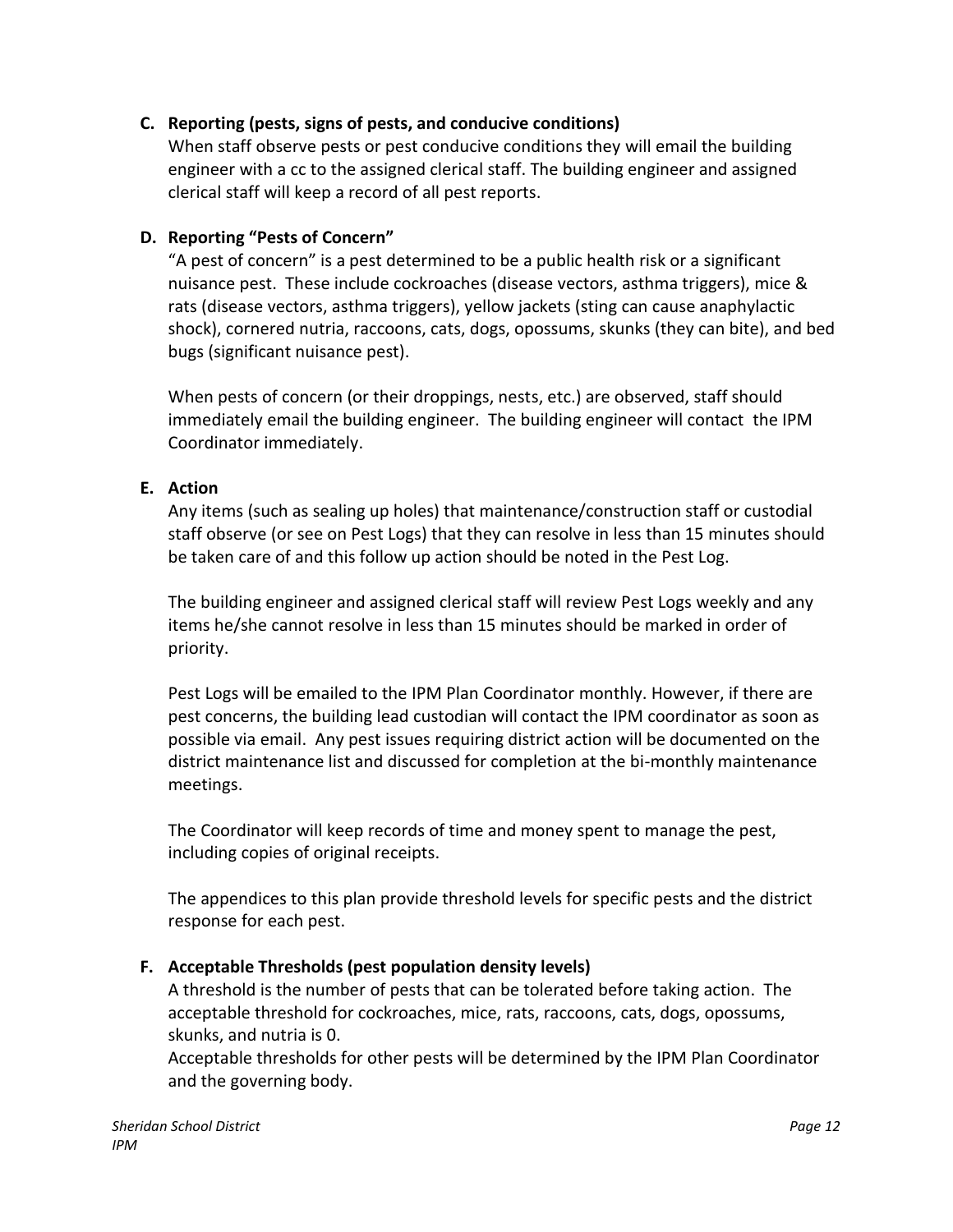#### **G. Inspections**

## 1. Routine Inspections

The IPM Plan Coordinator will conduct routine inspections of different schools throughout the year (schedule and schools to be determined by the governing body and the Coordinator). Site custodians are required to accompany the Coordinator during the inspections. The inspections will typically last one to two hours and will focus on compliance with this plan and an inspection of the kitchen, staff room, and any other place of concern. After each routine inspection the Coordinator will write a one-page report on findings and recommendations. The report will be submitted to the school principal and custodian.

#### 2. Annual Inspections

The IPM Plan Coordinator will conduct annual inspections at individual schools. Site custodians are required to assist the Coordinator with the annual inspection. The annual inspections will be more thorough than the routine inspections, and will use the Annual IPM Inspection Form (see Appendix 2) to guide the inspections. The specific schools to be inspected will be determined by the IPM Plan Coordinator and governing body based on a review of the annual number of pest problems and pesticide applications reported in the Annual IPM Report and Annual Report of Pesticide Applications.

# **V. Pest Emergencies (see also Section VIII. B. below)**

Pesticide use may be permitted in the event of a pest emergency. The IPM Coordinator may declare a pest emergency after consultation with the Superintendent or designee determines that the presence of a pest or pests immediately threatens the health or safety of students, staff, faculty members or members of the public using the campus, or the structural integrity of campus facilities, he or she may declare a pest emergency. Examples include (but are not limited to) yellow jackets swarming in areas frequented by children, a nutria in an area frequented by children, a half a dozen mice or rats running through occupied areas of a school building.

IMPORTANT: If a pest emergency is declared, the area must be evacuated and cordoned off before taking any other steps.

# **VI. Annual IPM Report (completed by IPM Plan Coordinator)**

In January of each year, the IPM Plan Coordinator will provide the governing body and the OSU School IPM Program Coordinator an annual IPM report. The report will include a summary of data gathered from Pest Logs, as well as costs for PMPs and pesticides (including turf and landscape pesticides). Costs for items such as sealants, fixing screens, door sweeps and other items that would not normally be considered part of pest control will not be recorded. See Appendix 9 for a template for the annual IPM report.

Prevention and management steps taken that proved to be ineffective and led to the decision to make a pesticide application will be copied and pasted or incorporated into the annual report of pesticide applications (see section VIII. D)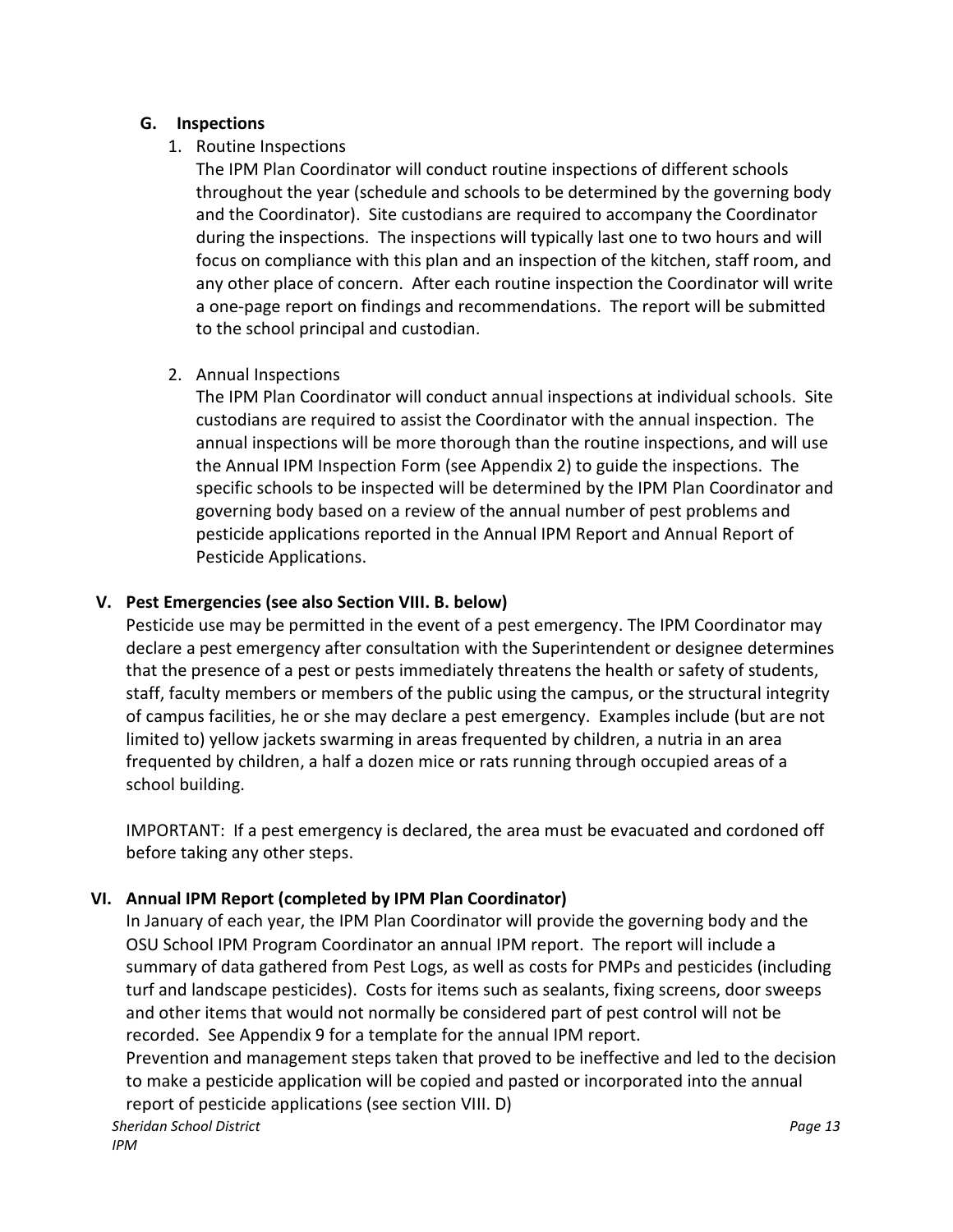#### **VII. REQUIRED TRAINING/EDUCATION**

ORS 634.720 (2) requires that the IPM Plan Coordinator "shall complete not less than six hours of training each year. The training shall include at least a general review of IPM principles and the requirements of ORS 634.700 to 634.750.

As required in ORS 634.700 (3) (i) all staff will receive education on the principals of IPM and sanitation, monitoring and inspection of pest control measures. After the initial training, the district will train all new staff with the same training. Basic training on the principals of IPM and the main points of this IPM Plan will also be provided to coaches who use athletic fields and will include an overview of basic monitoring and IPM practices for turf so they understand key pest problems to look out for and when to report them.

Each year the IPM Coordinator will determine based on pest concerns and documentation any need for annual or additional training of district staff. The need for training will be based on the job functions for each employee group and will be tailored to the IPM requirements for the individual employee groups.

# **VIII. PESTICIDE APPLICATIONS: REQUIRED NOTIFICATION, POSTING, RECORD KEEPING, AND REPORTING**

Any pesticide application (this includes weed control products, ant baits, and all professional and over-the-counter products) on school property must be made by a licensed commercial or public pesticide applicator. At the beginning of each school year, all faculty, administrators, staff, adult students and parents will be given a list of potential pesticide products that could be used in the event that other pest management measures are ineffective. They will also be informed of the procedures for notification and posting of individual applications, including those for pest emergencies. This information will be provided to all the above via e-mail as well as hard copy to adult students and parents.

# **A. Notification and Posting for Non-emergencies**

When prevention or management of pests through other measures proves to be ineffective, the use of a low-risk pesticide is permissible. Documentation of these measures is a pre-requisite to the approval of any application of a low-risk pesticide. This documentation will remain on file with the IPM Plan Coordinator and at the office of the head custodian where the application takes place.

No non-emergency pesticide applications may occur in or around a school until after 3:30 PM on a Friday while school is in session, unless the IPM Plan Coordinator authorizes an exception. If the labeling of a pesticide product specifies a reentry time, a pesticide may not be applied to an area of campus where the school expects students to be present before expiration of that reentry time. If the labeling does not specify a reentry time, a pesticide may not be applied to an area of a campus where the school expects students to be present before expiration of a reentry time that the IPM Plan Coordinator determines to be appropriate based on the times at which students would normally be expected to be in the area, area ventilation and whether the area will be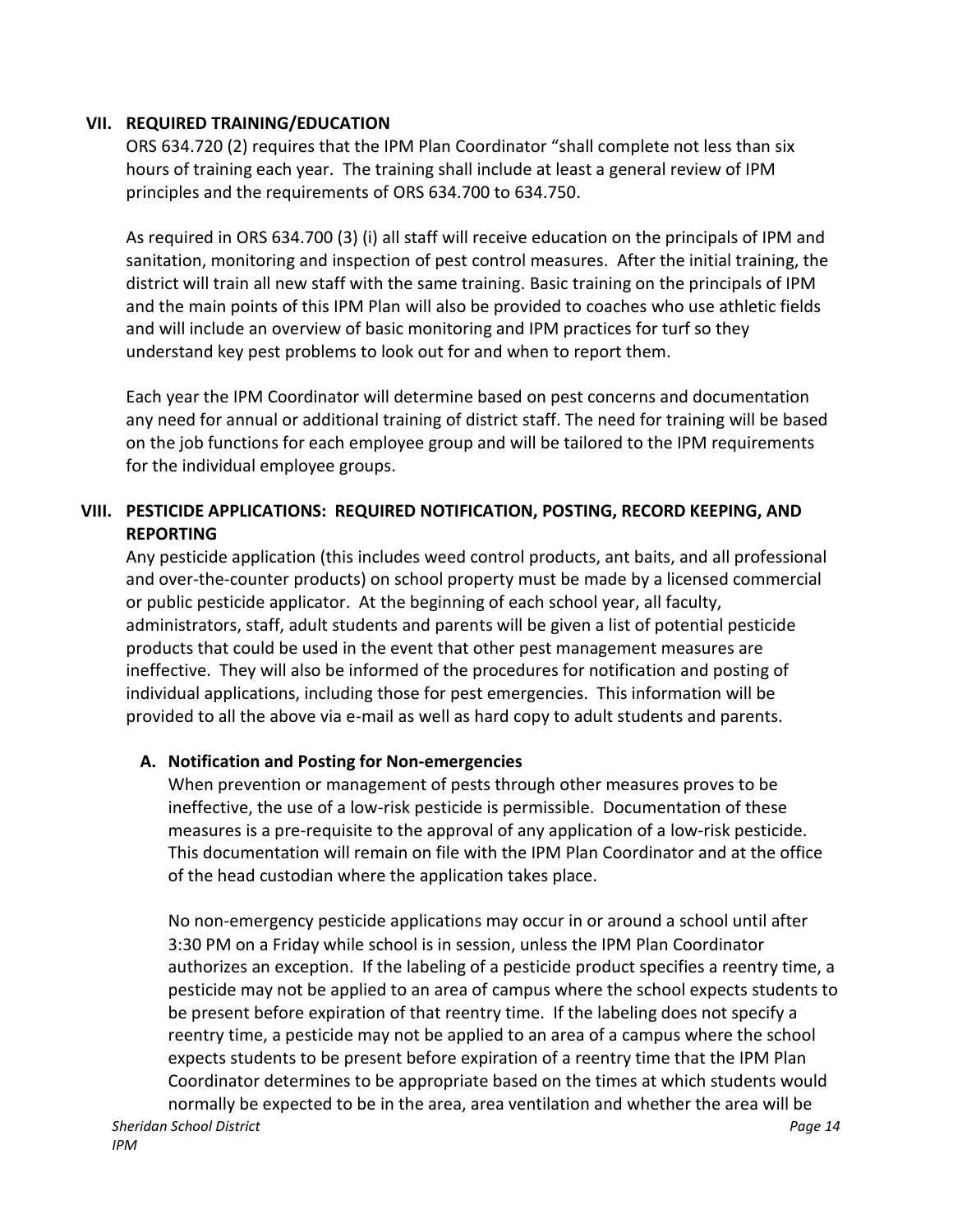cleaned before students are present.

The IPM Plan Coordinator (or a designee of the Coordinator) will give written notice of a proposed pesticide application (via the method most likely to reach the intended recipients) at least 24 hours before the application occurs.

The notice must identify the name, trademark or type of pesticide product, the EPA registration number of the product, the expected area of the application, the expected date of application and the reason for the application.

The IPM Plan Coordinator (or a designee of the Coordinator) shall place warning signs around pesticide application areas beginning no later than 24 hours before the application occurs and ending no earlier than 72 hours after the application occurs.

A warning sign must bear the words "Warning: pesticide-treated area", and give the expected or actual date and time for the application, the expected or actual reentry time, and provide the telephone number of a contact person (the person who is to make the application and/or the IPM Plan Coordinator).

# **B. Notification and Posting for Emergencies**

- 1. The IPM Plan Coordinator may not declare the existence of a pest emergency until after consultation with school faculty and administration.
- 2. If a pesticide is applied at a campus due to a pest emergency, the Plan Coordinator shall review the IPM plan to determine whether modification of the plan might prevent future pest emergencies, and provide a written report of such to superintendent or designee.
- 3. The Superintendent or designee shall review and take formal action on any recommendations in the report.
- 4. The declaration of the existence of a pest emergency is the only time a non lowimpact pesticide may be applied.
- 5. If a pest emergency is declared, the area must be evacuated and cordoned off before taking any other steps.
- 6. If a pest emergency makes it impracticable to give a pesticide application notice no later than 24 hours before the pesticide application occurs, the IPM Plan Coordinator shall send the notice no later than 24 hours after the application occurs.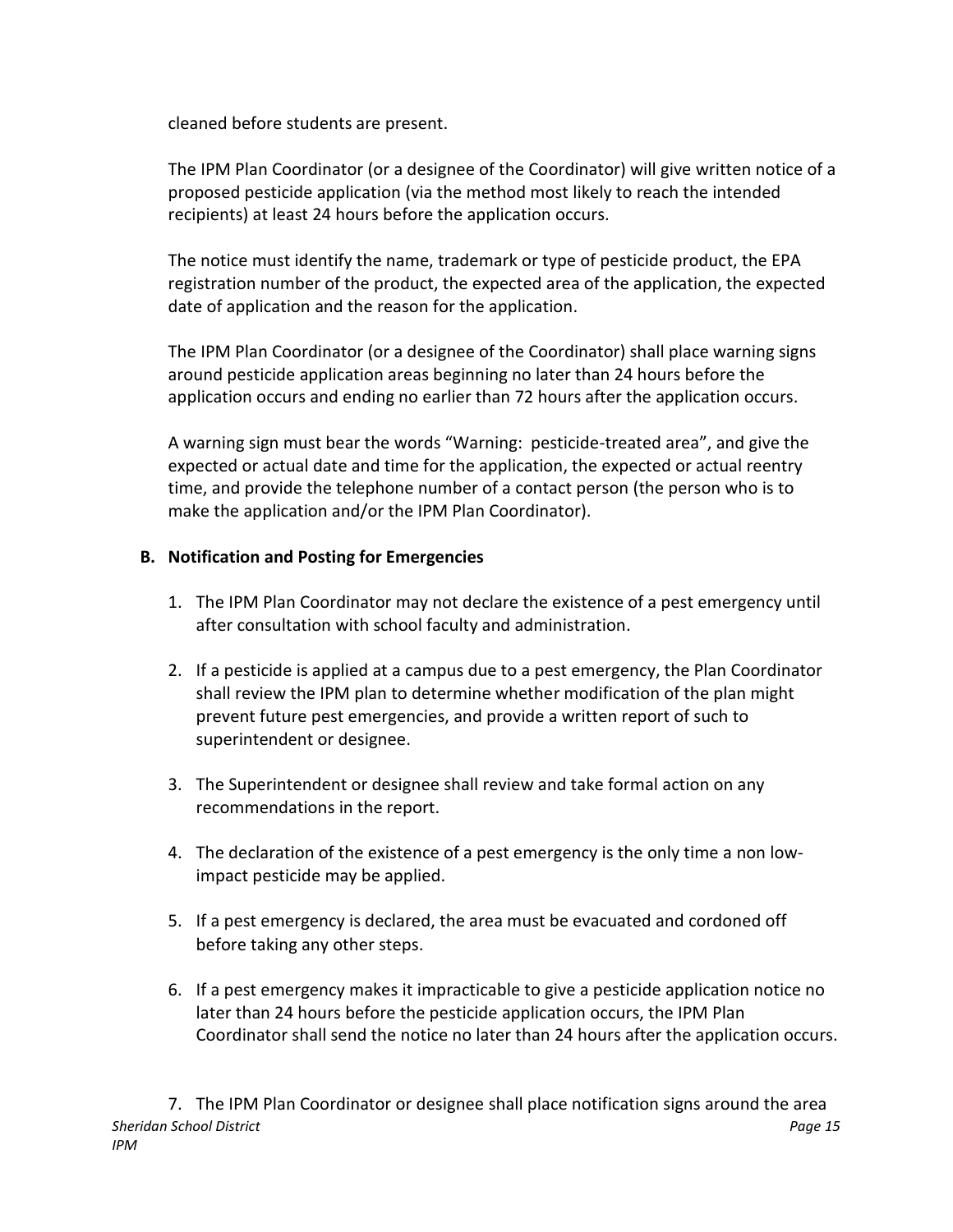as soon as practicable but no later than at the time the application occurs.

8. Note: ORS 634.700 also allows the application of a non-low-impact pesticide "by, or at the direction or order of, a public health official". If this occurs, every effort must be made to comply with notification and posting requirements above.

## **C. Record Keeping of Pesticide Applications**

The IPM Plan Coordinator or designee shall keep a copy of the following pesticide product information on file at the head custodian's office at the school where the application occurred, and at the office of the IPM Plan Coordinator:

- 1. A copy of the label
- 2. A copy of the MSDS
- 3. The brand name and USEPA registration number of the product
- 4. The approximate amount and concentration of product applied
- 5. The location of the application
- 6. The pest condition that prompted the application
- 7. The type of application and whether the application proved effective
- 8. The pesticide applicator's license numbers and pesticide trainee or certificate numbers of the person applying the pesticide
- 9. The name(s) of the person(s) applying the pesticide
- 10. The dates on which notices of the application were given
- 11. The dates and times for the placement and removal of warning signs
- 12. Copies of all required notices given, including the dates the IPM Plan Coordinator gave the notices

The above records must be kept on file at the head custodian's office at the school where the application occurred, and at the office of the IPM Plan Coordinator, for at least four years following the application date.